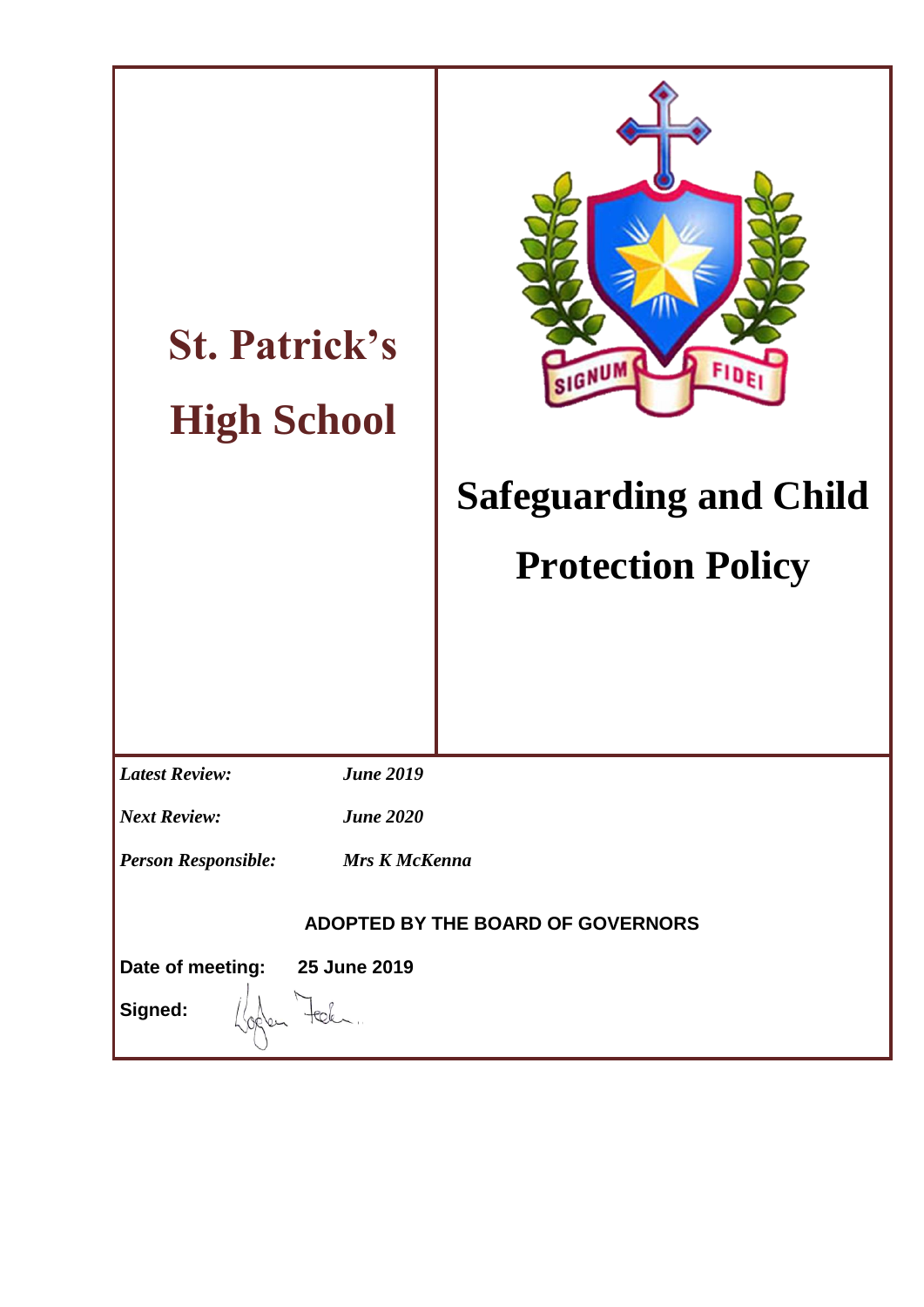## **Contents**

| 1.  | <b>Our School's Mission Statement</b>                            | Page 3  |
|-----|------------------------------------------------------------------|---------|
| 2.  | <b>Related Policies</b>                                          | Page 3  |
| 3.  | The School's Safeguarding Team                                   | Page 4  |
| 4.  | Definitions of Harm                                              | Page 8  |
| 5.  | Responding to a Safeguarding Concern                             | Page 10 |
| 6.  | Consent, Confidentiality, Information Sharing and Record Keeping | Page 11 |
| 7.  | Safe Recruitment Procedures                                      | Page 13 |
| 8.  | Code of Conduct                                                  | Page 13 |
| 9.  | The Preventative Curriculum                                      | Page 13 |
| 10. | Monitoring and Evaluation                                        | Page 14 |
| 11. | Appendices:                                                      |         |

11.1 Appendix 1 How a Parent Can Make a Complaint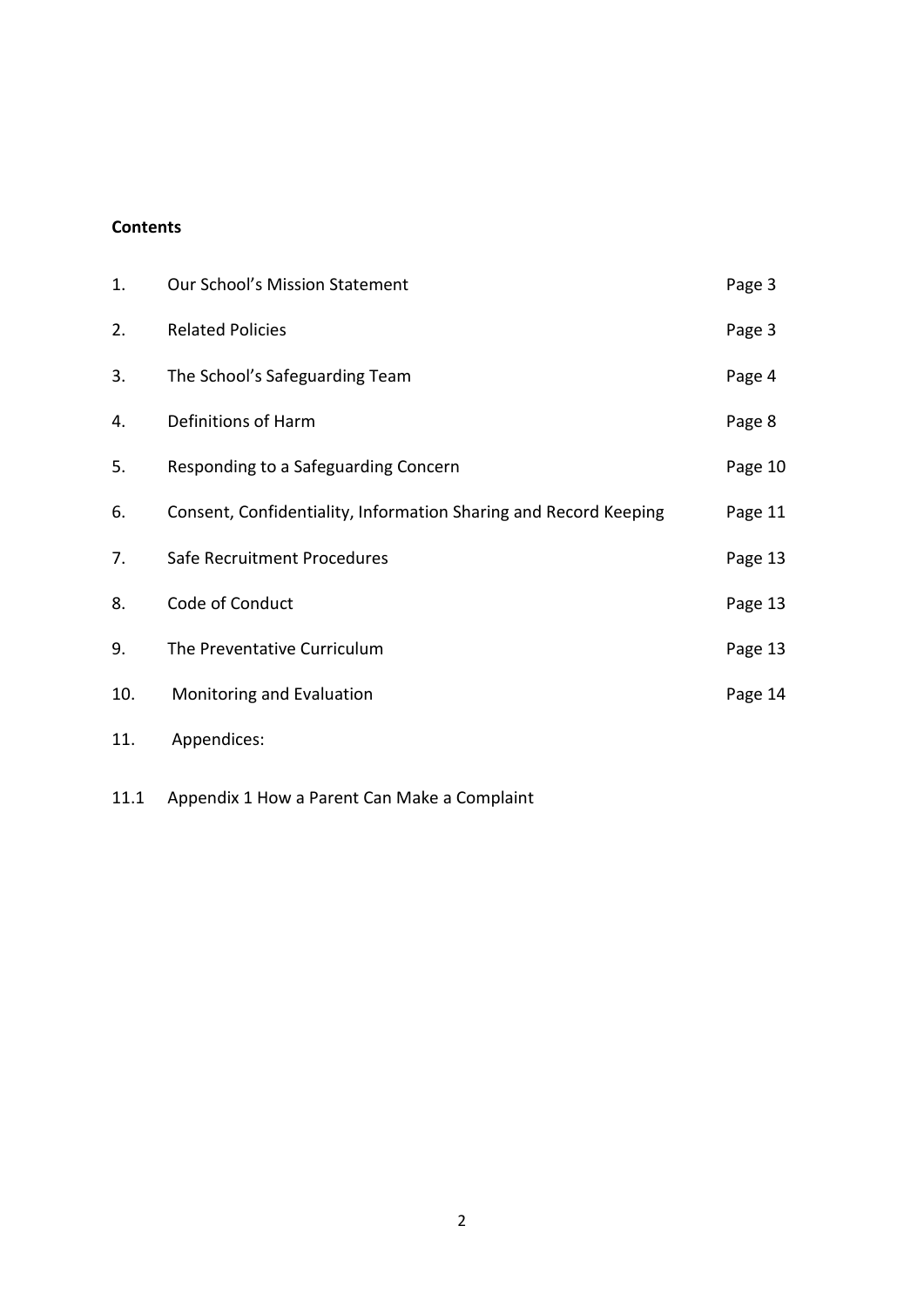#### **Child Protection Ethos**

*As a Catholic School in partnership with parents and the community, the school seeks to provide children of all abilities with a secure, caring, stimulating and happy environment where high values of work, personal integrity and learning can be achieved and where all pupils are encouraged to develop their talents and character and to contribute positively to home, school, church and society.*

We in St.Patrick's High School have a responsibility for the safeguarding and child protection of the children in our care and we will carry out this duty by providing a caring, supportive and safe environment, where each child is valued for his or her unique talents and abilities, and in which all our young people can learn and develop to their full potential. All staff, teaching and non-teaching should be alert to the signs of possible abuse and should know the procedures to be followed. This Policy sets out guidance on the action, which is required where abuse or harm to a child is suspected and outlines referral procedures within our school

#### **Key Principles of Safeguarding and Child Protection**

The general principles, which underpin our work, are those set out in the UN Convention on the Rights of the Child and are enshrined in the Children (Northern Ireland) Order 1995, "Co-Operating to Safeguard Children and Young People in Northern Ireland" (DOH, 2017), the Department of Education (Northern Ireland) guidance "Safeguarding and Child Protection in Schools" (DENI Circular 2017/04) and the Safeguarding Board for NI Core Child Protection Policy and Procedures (2017).

## **The following principles form the basis of our Child Protection Policy:**

- the child or young person's welfare is paramount
- the voice of the child or young person should be heard
- parents are supported to exercise parental responsibility and families helped stay together
- partnership
- prevention
- responses should be proportionate to the circumstances
- protection and
- evidence based and informed decision making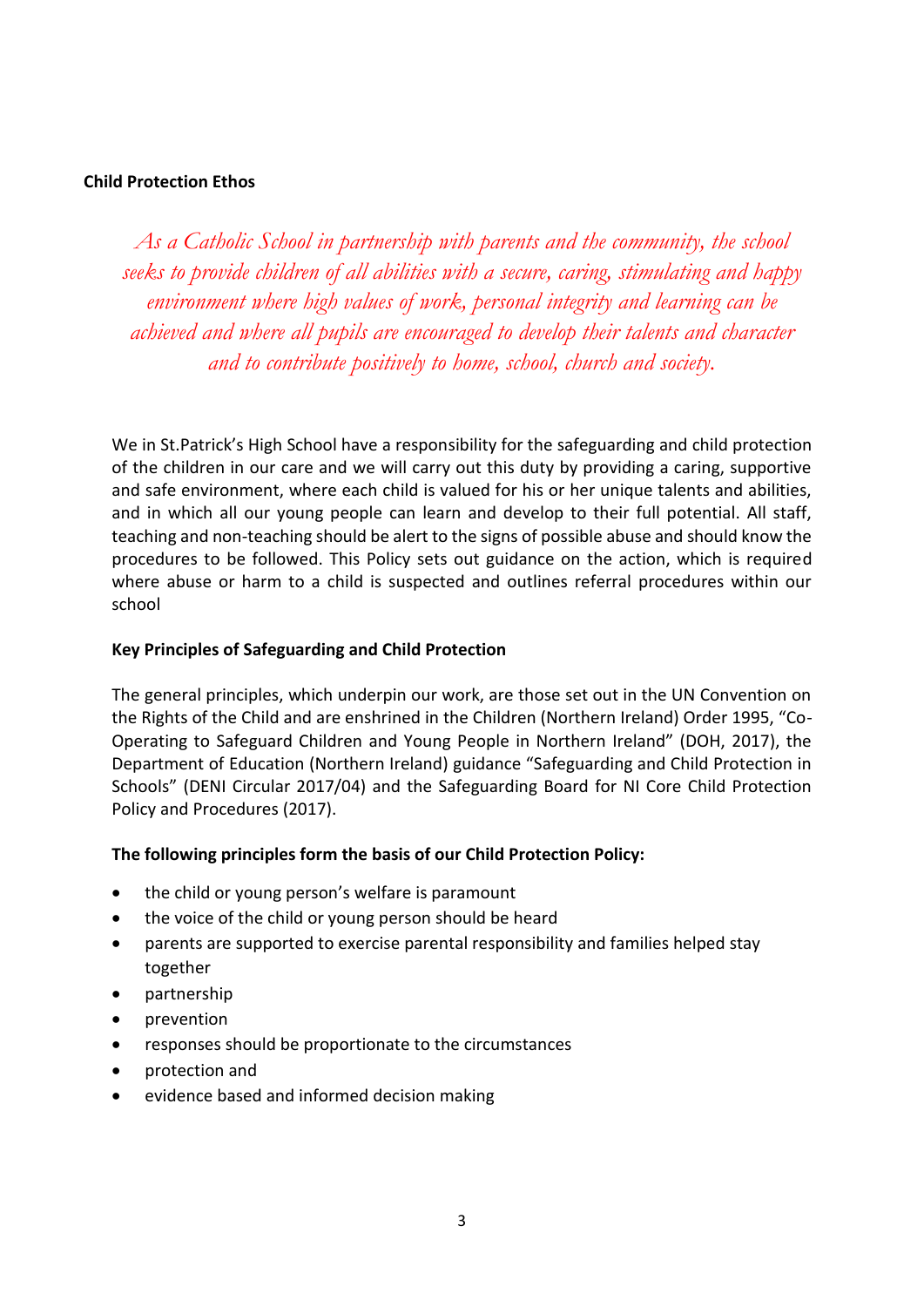#### **Other related policies**

The school has a duty to ensure that safeguarding permeates all activities and functions. This policy therefore complements and supports a range of other school policies including:

The school has a duty to ensure that safeguarding permeates all activities and functions. The child protection policy therefore complements and supports a range of other school policies including:

- Positive Behaviour Management Policy
- Anti-Bullying Policy
- **•** Special and Additional Educational Needs Policy
- Educational Trips/Visits
- Health and Safety Policy
- Relationships & Sexuality Education (RSE)
- Use of Mobile Phones/Cameras
- ICT and access to the internet/cyber bullying
- Attendance Policy
- Reasonable Force Policy
- General Data Protection Regulation Policy (GDPR)
- Code of Conduct

## **These policies are available to parents and any parent wishing to have a copy should contact the School office.**

## **School Safeguarding Team**

The following are members of the school's Safeguarding Team:

| <b>Designated Teachers</b>                                | Mrs McKenna/ Mrs Lundy (Vice-Principals)                                                |
|-----------------------------------------------------------|-----------------------------------------------------------------------------------------|
| <b>Deputy Designated Teachers</b>                         | Mr McGeary (Senior Leader)<br>Mrs Doherty (Senior Leader)<br>Mrs O'Neill (Head of Year) |
| Principal                                                 | Dr Moore                                                                                |
| <b>Designated Governor for Child Protection</b> Dr Fearon |                                                                                         |
| <b>Chair of the Board of Governors</b>                    | Dr Fearon                                                                               |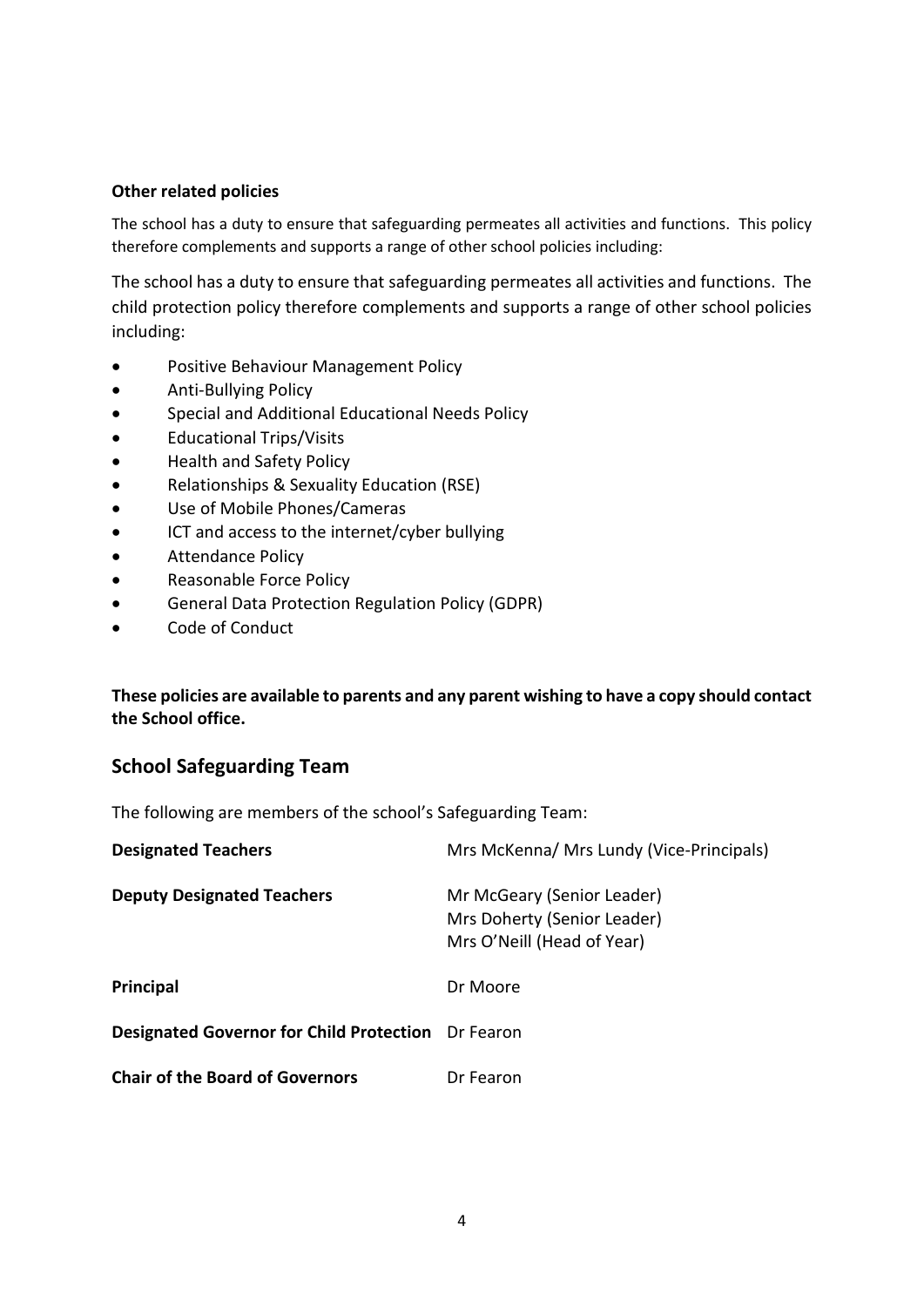# **Roles and Responsibilities**

## **Designated Teacher/ Deputy Designated Teacher**

Every school is required to appoint a Designated Teacher with responsibility for Child Protection. They must also appoint a Deputy Designated Teacher who as a member of the Safeguarding team will actively support the Designated Teacher in carrying out the following duties:

- the induction and training of all school staff including support staff
- being available to discuss safeguarding or child protection concerns of any member of staff
- responsibility for record keeping of all child protection concerns
- maintaining a current awareness of early intervention supports and other local services e.g. Family Support Hubs
- making referrals to Social Services or PSNI where appropriate
- liaison with the EA Designated Officers for Child Protection
- keeping the school Principal informed
- lead responsibility for the development of the school's child protection policy
- promotion of a safeguarding and child protection ethos in the school
- compiling written reports to the Board of Governors regarding child protection

## **Principal**

- as secretary to the Board of Governors, assist in fulfilling its safeguarding and child protection duties
- ensure the Board of Governors are kept fully informed of all developments relating to safeguarding including changes to legislation, policy, procedures, DE circulars, inclusion of Child Protection on the termly meeting agenda
- to manage allegations / complaints against school staff
- to establish and manage the operational systems for safeguarding and child protection
- to appoint and manage Designated Teacher/Deputy Designated Teachers who are enabled to fulfil their safeguarding responsibilities
- to ensure safe and effective recruitment and selection including awareness of safeguarding and child protection for new staff and volunteers
- ensure that parents and pupils receive a copy or summary of the Child Protection policy at intake and at a minimum every 2 years.
- to maintain the schools Record of Child Abuse Complaints

## **Board of Governors**

- a Designated Governor for Child Protection is appointed.
- a Designated and Deputy Designated Teacher are appointed in their schools.
- they have a full understanding of the roles of the Designated and Deputy Designated Teachers for Child Protection.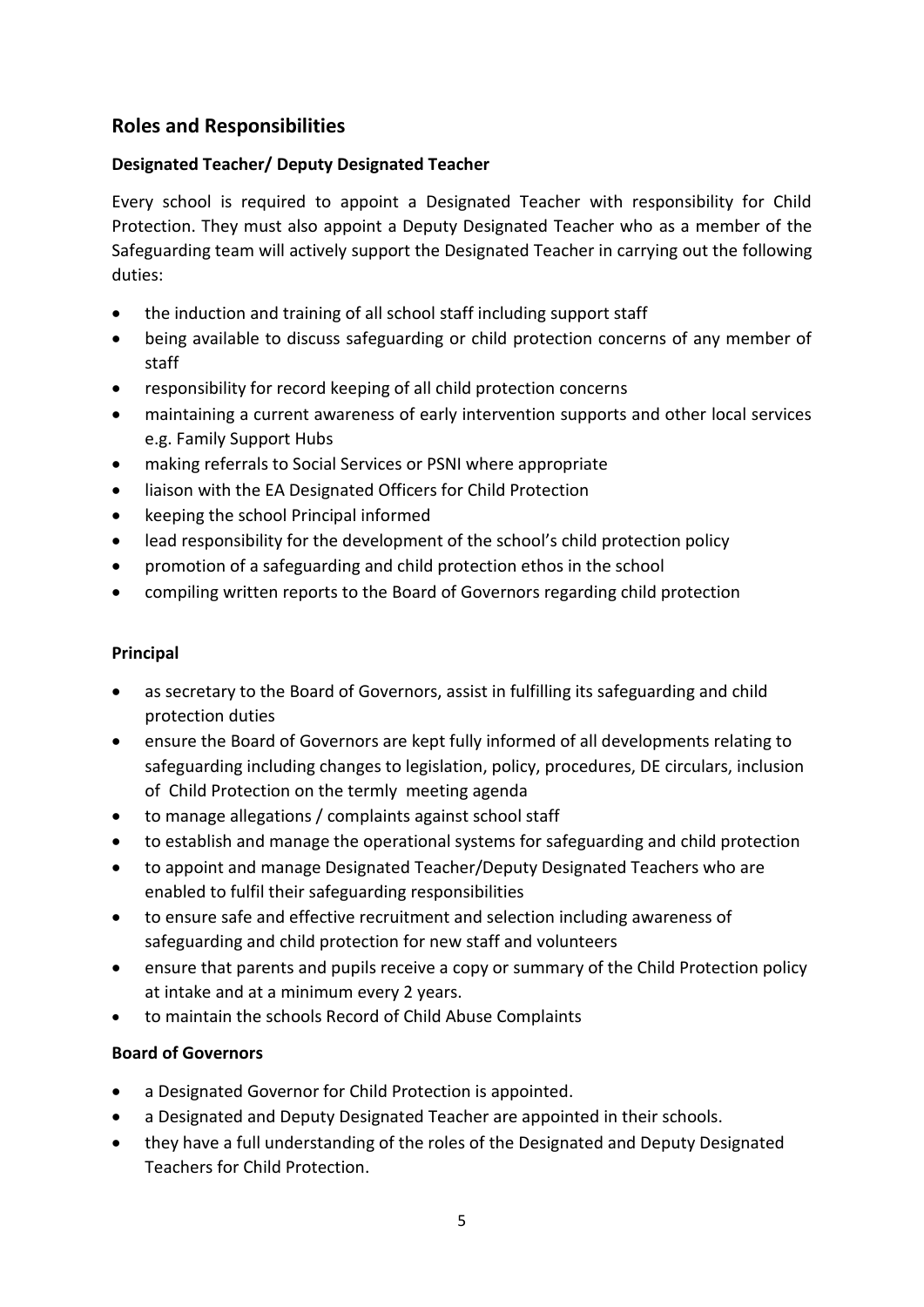- safeguarding and child protection training is given to all staff and governors including refresher training.
- the school has a Child Protection Policy which is reviewed annually and parents and pupils receive a copy of the child protection policy and complaints procedure every two years.
- the school has an Anti-Bullying Policy which is reviewed at intervals of no more than four years and maintains a record of all incidents of bullying or alleged bullying. See the Addressing Bullying in Schools Act (NI) 2016.
- there is a code of conduct for all adults working in the school
- all school staff and volunteers are recruited and vetted, in line with DE Circular 2012/19
- they receive a full annual report on all child protection matters (It is best practice that they receive a termly report of child protection activities). This report should include details of the preventative curriculum and any initiatives or awareness raising undertaken within the school, including training for staff.
- the school maintains the following child protection records in line with DE Circulars 2015/13 Dealing with Allegations of Abuse Against a Member of Staff and 2016/20 Child Protection: Record Keeping in Schools:

## **Chair of Board of Governors**

The Chair of the Board of Governors:

- has a pivotal role in creating and maintaining a safeguarding ethos
- receives training from CPSS and HR
- assumes lead responsibility in the event of a CP complaint or concern about the principal
- ensures compliance with legislation, Child Protection record keeping and policies

## **Designated Governor for Child Protection**

Advises the Board of Governors on: -

- the role of the Designated Teachers;
- the content of child protection policies;
- the content of a code of conduct for adults within the school;
- the content of the termly updates and full Annual Designated Teachers Report; recruitment, selection, vetting and induction of staff.

## **Other members of school staff**

- members of staff **must** refer concerns or disclosures initially to the Designated Teacher for Child Protection or to the Deputy Designated Teacher if he/she is not available;
- class teachers and Year Heads should complete the Note of Concern if there are safeguarding concerns such as: poor attendance and punctuality, poor presentation, changed or unusual behaviour including self-harm and suicidal thoughts, deterioration in educational progress, discussions with parents about concerns relating to their child, concerns about pupil abuse or serious bullying and concerns about home circumstances including disclosures of domestic abuse;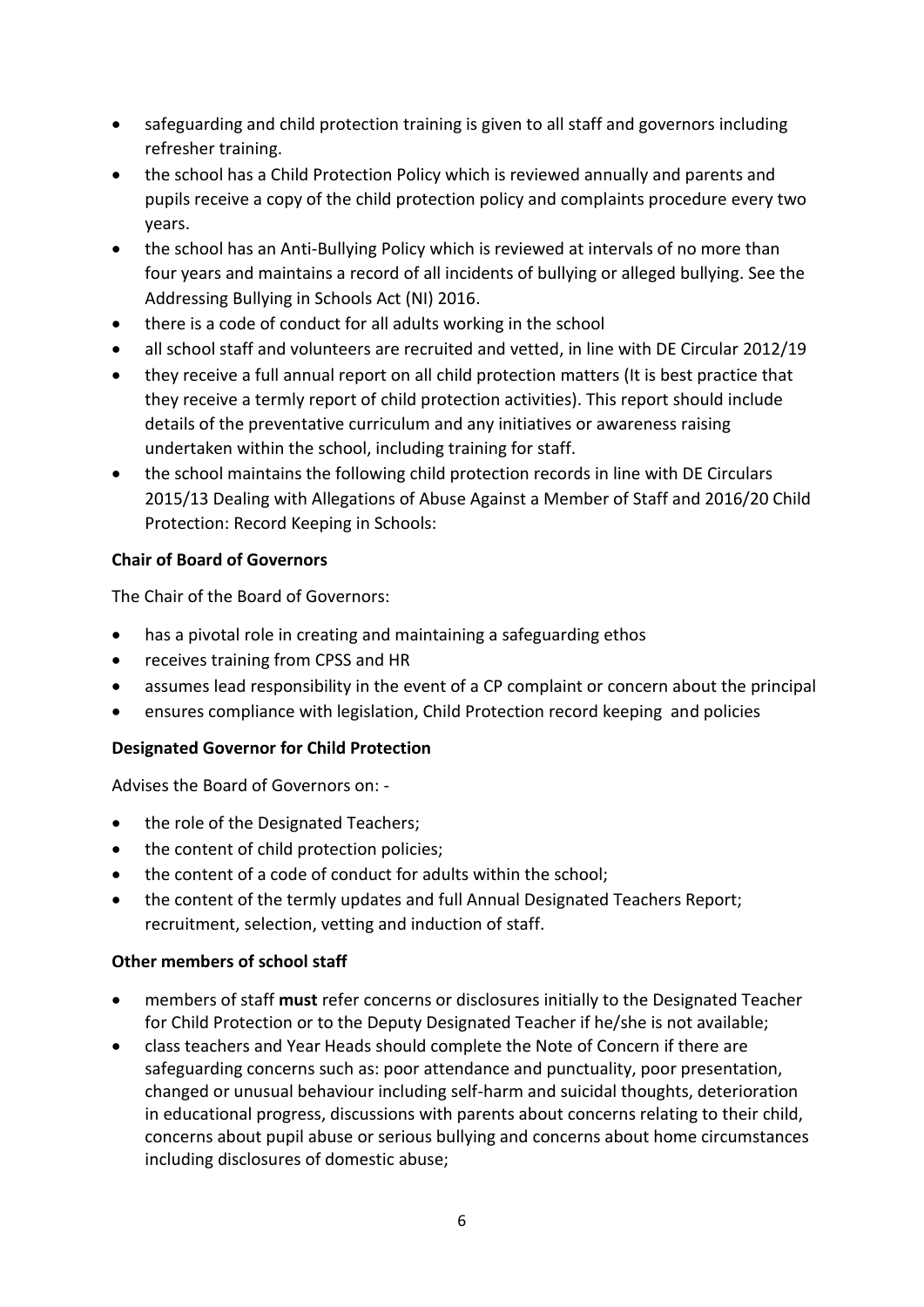**staff should not** give children a guarantee of total confidentiality regarding their disclosures, should not investigate nor should they ask leading questions.

# **Support Staff**

 if any member of the support staff has concerns about a child or staff member they should report these concerns to the Designated Teacher or Deputy Designated Teacher if he/she is not available. A detailed written record of the concerns will be made and any further necessary action will be taken.

# **Parents**

# **The primary responsibility for safeguarding and protection of children rests with parents who should feel confident about raising any concerns they have in relation to their child.**

Parents can play their part in safeguarding by informing the school:

- if the child has a medical condition or educational need.
- if there are any Court Orders relating to the safety or wellbeing of a parent or child.
- if there is any change in a child's circumstances for example change of address, change of contact details, change of name, change of parental responsibility.
- if there are any changes to arrangements about who brings their child to and from school.
- if their child is absent and should send in a note on the child's return to school. This assures the school that the parent/carer knows about the absence. More information on parental responsibility can be found on the EA website at: [www.eani.org.uk/schools/safeguarding-and-child-protection](http://www.eani.org.uk/schools/safeguarding-and-child-protection)

## **It is essential that the school has up to date contact details for the parent/carer.**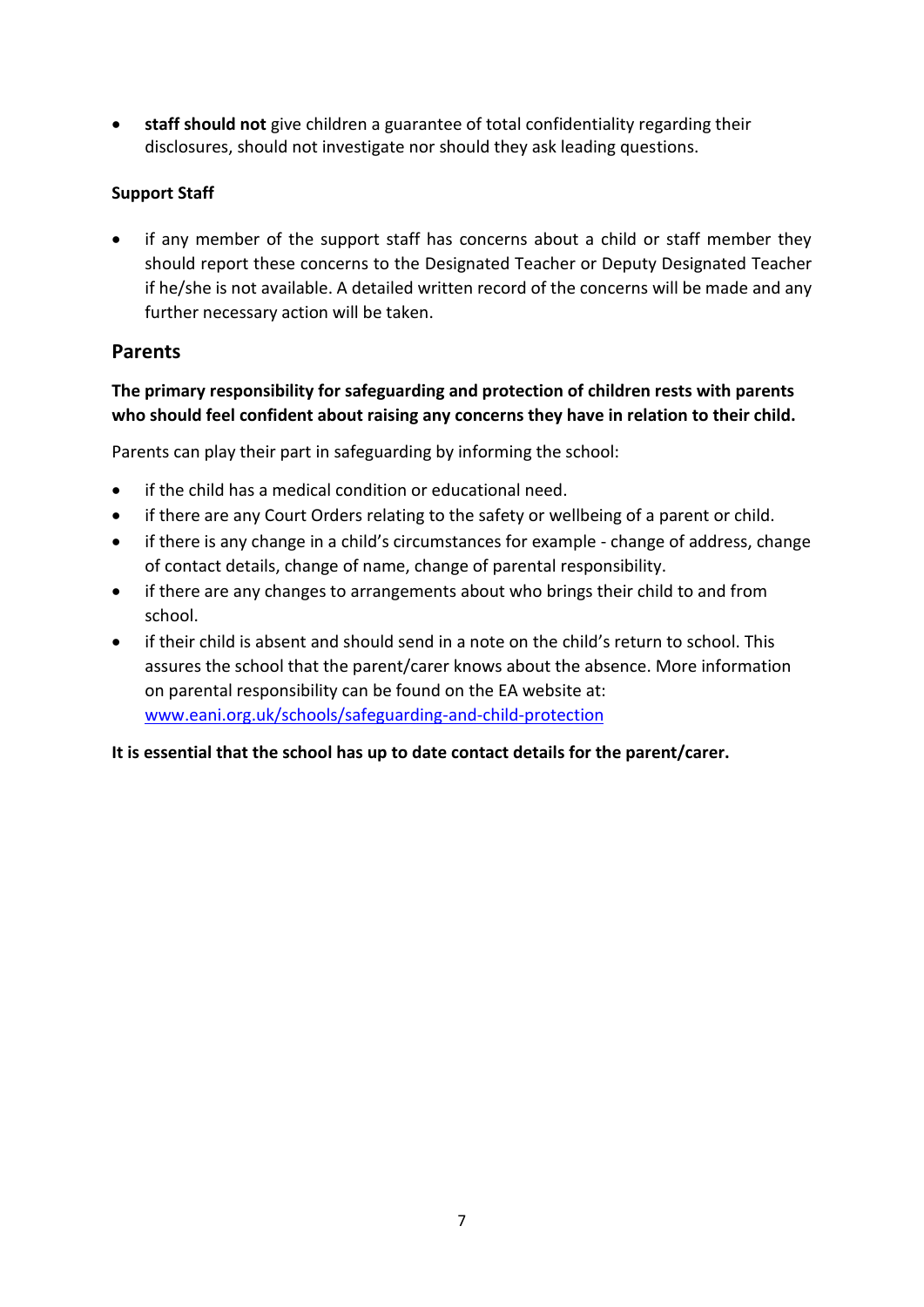# **Child Protection Definitions**

## **Definition of Harm**

Harm can be suffered by a child or young person by acts of abuse perpetrated upon them by others. Abuse can happen in any family, but children may be more at risk if their parents have problems with drugs, alcohol and mental health, or if they live in a home where domestic abuse happens. Abuse can also occur outside of the family environment. Evidence shows that babies and children with disabilities can be more vulnerable to suffering abuse. Although the harm from the abuse might take a long time to be recognisable in the child or young person, professionals may be in a position to observe its indicators earlier, for example, in the way that a parent interacts with their child. Effective and ongoing information sharing

**Harm from abuse is not always straightforward to identify and a child or young person may experience more than one type of harm**.

#### **Harm can be caused by:**

is key between professionals.

Sexual abuse

Emotional abuse

Physical abuse

Neglect

Exploitation

**Sexual Abuse** occurs when others use and exploit children sexually for their own gratification or gain or the gratification of others. Sexual abuse may involve physical contact, including assault by penetration (for example, rape, or oral sex) or non-penetrative acts such as masturbation, kissing, rubbing and touching outside clothing. It may include non-contact activities, such as involving children in the production of sexual images, forcing children to look at sexual images or watch sexual activities, encouraging children to behave in sexually inappropriate ways or grooming a child in preparation for abuse (including via e-technology). Sexual abuse is not solely perpetrated by adult males. Women can commit acts of sexual abuse, as can other children.

**Emotional Abuse** is the persistent emotional maltreatment of a child. It is also sometimes called psychological abuse and it can have severe and persistent adverse effects on a child's emotional development.

Emotional abuse may involve deliberately telling a child that they are worthless, or unloved and inadequate. It may include not giving a child opportunities to express their views, deliberately silencing them, or 'making fun' of what they say or how they communicate. Emotional abuse may involve bullying – including online bullying through social networks, online games or mobile phones – by a child's peers.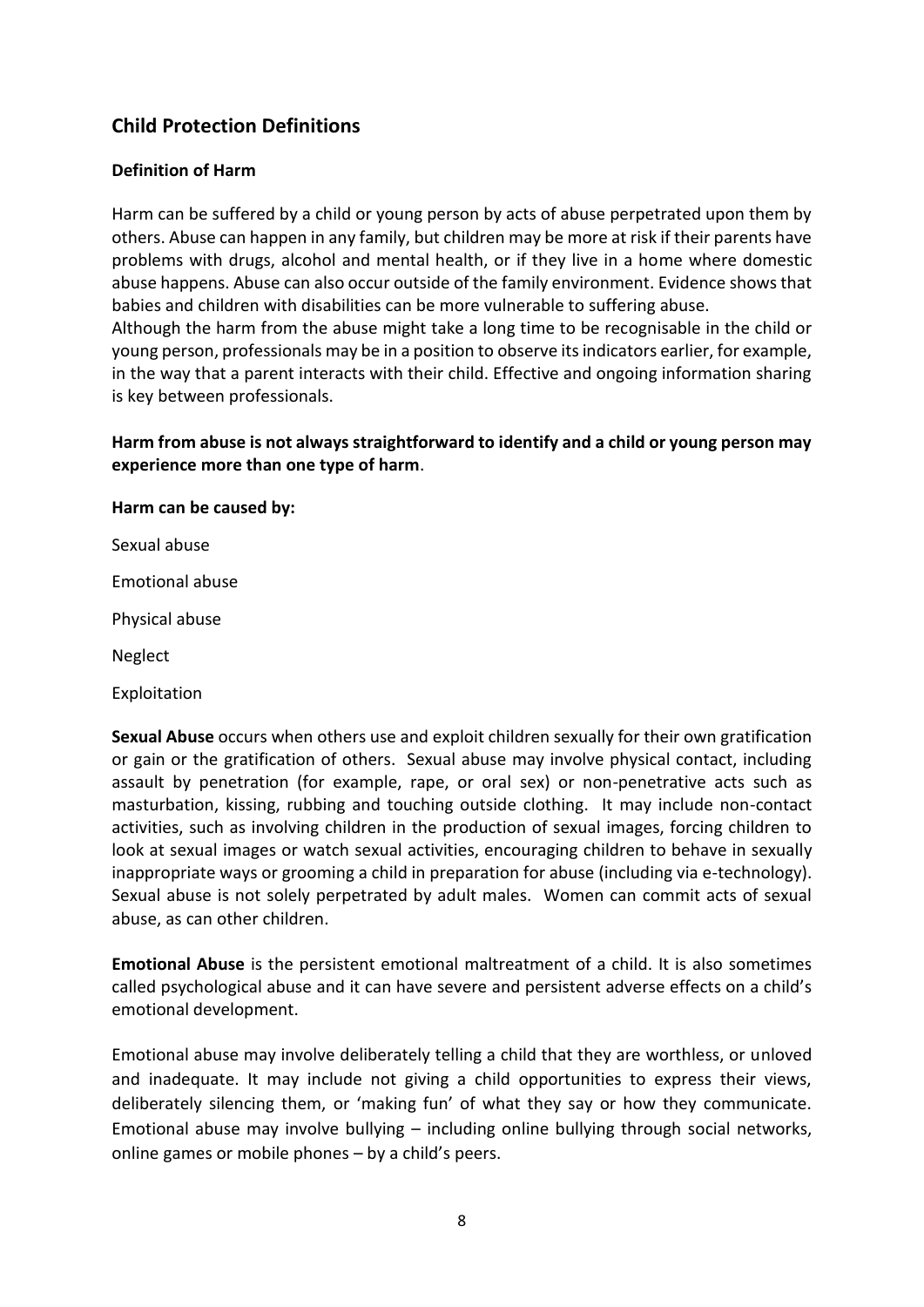**Physical Abuse** is deliberately physically hurting a child. It might take a variety of different forms, including hitting, biting, pinching, shaking, throwing, poisoning, burning or scalding, drowning or suffocating a child.

**Neglect** is the failure to provide for a child's basic needs, whether it be adequate food, clothing, hygiene, supervision or shelter that is likely to result in the serious impairment of a child's health or development. Children who are neglected often also suffer from other types of abuse.

**Exploitation** is the intentional ill-treatment, manipulation or abuse of power and control over a child or young person; to take selfish or unfair advantage of a child or young person or situation, for personal gain. It may manifest itself in many forms such as child labour, slavery, servitude, and engagement in criminal activity, begging, benefit or other financial fraud or child trafficking. It extends to the recruitment, transportation, transfer, harbouring or receipt of children for the purpose of exploitation. Exploitation can be sexual in nature.

Although 'exploitation' is not included in the categories of registration for the Child Protection Register, professionals should recognise that the abuse resulting from or caused by the exploitation of children and young people can be categorised within the existing CPR categories as children who have been exploited will have suffered from physical abuse, neglect, emotional abuse, sexual abuse or a combination of these forms of abuse

#### **Signs and symptoms of abuse**

#### **Specific types of abuse**

**.** 

In addition to the types of abuse described above there are also some specific types of abuse that we in St Patrick's High School are aware of.

## **Children with increased vulnerabilities**

Some children have increased risk of abuse due to specific vulnerabilities such as disability, lack of fluency in English and sexual orientation.

# **Responding to safeguarding and child protection concerns**

Safeguarding is more than child protection. Safeguarding begins with promotion and preventative activity which enables children and young people to grow up safely and securely in circumstances where their development and wellbeing is not adversely affected. It includes support to families and early intervention to meet the needs of children and continues through to child protection. Child protection refers specifically to the activity that is undertaken to protect individual children or young people who are suffering, or are likely to suffer significant harm<sup>1</sup>.

<sup>&</sup>lt;sup>1</sup> Co-Operating to Safeguard Children and Young People in Northern Ireland (August 2017)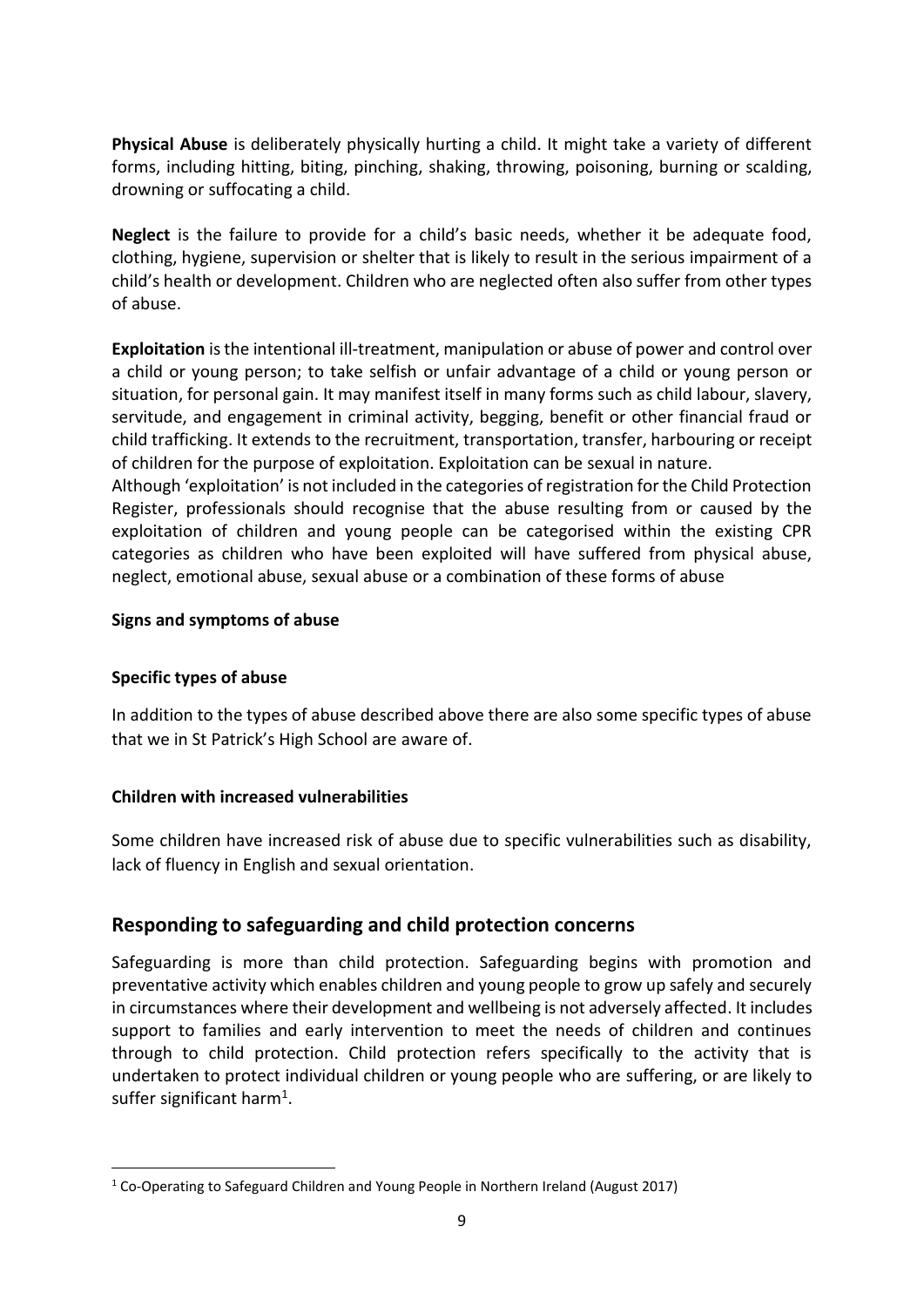#### **How a parent can raise a concern**

 $\overline{a}$ 

In St Patrick's High School we aim to work closely with parents/guardians in supporting all aspects of their child's development and well-being. Any concerns a parent may have will be taken seriously and dealt with in a professional manner.

If a parent has a concern they can talk to the Class Teacher/Year Head, Senior Teacher, the Designated or Deputy Designated Teacher for child protection or the Vice-Principals or Principal.

If they are still concerned they may talk to the Chair of the Board of Governors. If after this a parent still has concerns they can contact the NI Public Services Ombudsman.

At any time a parent may talk to a social worker in the local Gateway team or to the PSNI Central Referral Unit. Details of who to contact are shown in the flowchart in **Appendix 1.**

# **Where School has concerns or has been given information about possible abuse by someone other than a member of staff**

In St.Patrick's High School, if a child makes a disclosure to a teacher or other member of staff which gives rise to concerns about possible abuse, or if a member of staff has concerns about a child, the member of staff will complete a Note of Concern and act promptly. **They will not investigate** - this is a matter for Social Services - but will discuss these concerns with the Designated Teacher or with the Deputy Designated Teacher if he/she is not available.

The Designated Teacher will consult with the Principal or other relevant staff always taking care to avoid due delay. If required, advice may be sought from an Education Authority Child Protection Officer. The Designated Teacher may also seek clarification from the child or young person, their parent/carer.

If a child protection referral is not required the school may consider other options including monitoring, signposting or referring to other support agencies e.g. Family Support Hub with parental consent and, where appropriate, with the child/young person's consent.

If a child protection referral is required the Designated Teacher will seek consent from the parent/carer and/or the child {if they are competent to give this} unless this would place the child at risk of significant harm.

The Designated Teacher will phone the Gateway team and/or the PSNI and will submit a completed UNOCINI referral form. Where appropriate the source of the concern will be informed of the action taken.

**Where a complaint has been made about possible abuse by a member of the school's staff or a Volunteer**

[https://www.health-ni.gov.uk/publications/co-operating-safeguard-children-and-young-people-northern](https://www.health-ni.gov.uk/publications/co-operating-safeguard-children-and-young-people-northern-ireland)**[ireland](https://www.health-ni.gov.uk/publications/co-operating-safeguard-children-and-young-people-northern-ireland)**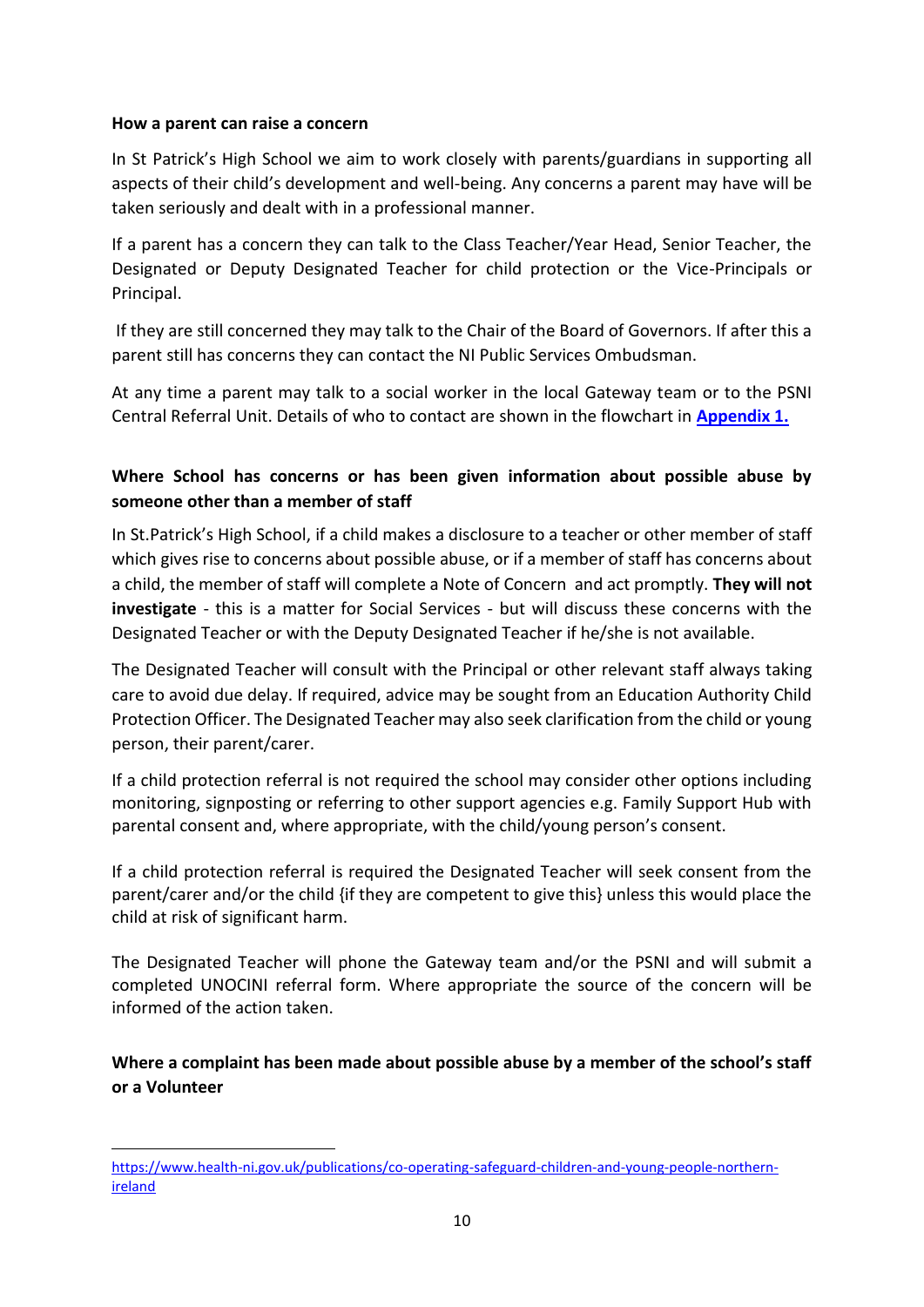When a complaint about possible child abuse is made against a member of staff the Principal (or the Designated Teacher if the Principal is not available) must be informed immediately. If the complaint is against the Principal then the Designated Teacher should be informed and he/she will inform the Chairperson of the Board of Governors who will consider what action is required in consultation with the employing authority.

## **Consent**

Concerns about the safety or welfare of a child/young person, should, where practicable, be discussed with the parent and consent sought for a referral to children's social services in the local HSC Trust, unless seeking agreement is likely to place the child/young person at further risk through delay or undermine any criminal investigative process (for example in circumstances where there are concerns or suspicions that a crime has taken place); or there is concern raised about the parent's actions or reactions. The communication/language needs of the parents/carers should be established for example in relation to disability/ethnicity and the parent's/carer's capacity to understand should be ascertained. These should be addressed through the provision of appropriate communication methods, including, where necessary, translators, signers, intermediaries or advocacy services.

Effective protection for children/young people may, on occasions, require the sharing of information without prior parental/carer consent in advance of that information being shared.

Where staff decide not to seek parental consent before making a referral to children's social services in the local Health and Social Care Trust or the police, the reason for this decision must be clearly noted in the child/young person's records and included within the verbal and written/UNOCINI referral.

When a referral is deemed to be necessary in the interests of the child/young person, and the parents/carers have been consulted and do not consent, the following action should be taken:

- the reason for proceeding without parental consent must be recorded;
- the withholding of permission by the parent/carer must be included in the verbal and written referral to children's social services;
- the parent/carer should be contacted to inform them that, after considering their wishes, a referral has been made.

Staff making a referral may ask for their anonymity to be protected as far as possible because of a genuine threat to self/family. In such instances this anonymity should be protected with an explanation to the staff member that absolute confidentiality cannot be guaranteed as information may become the subject of court processes.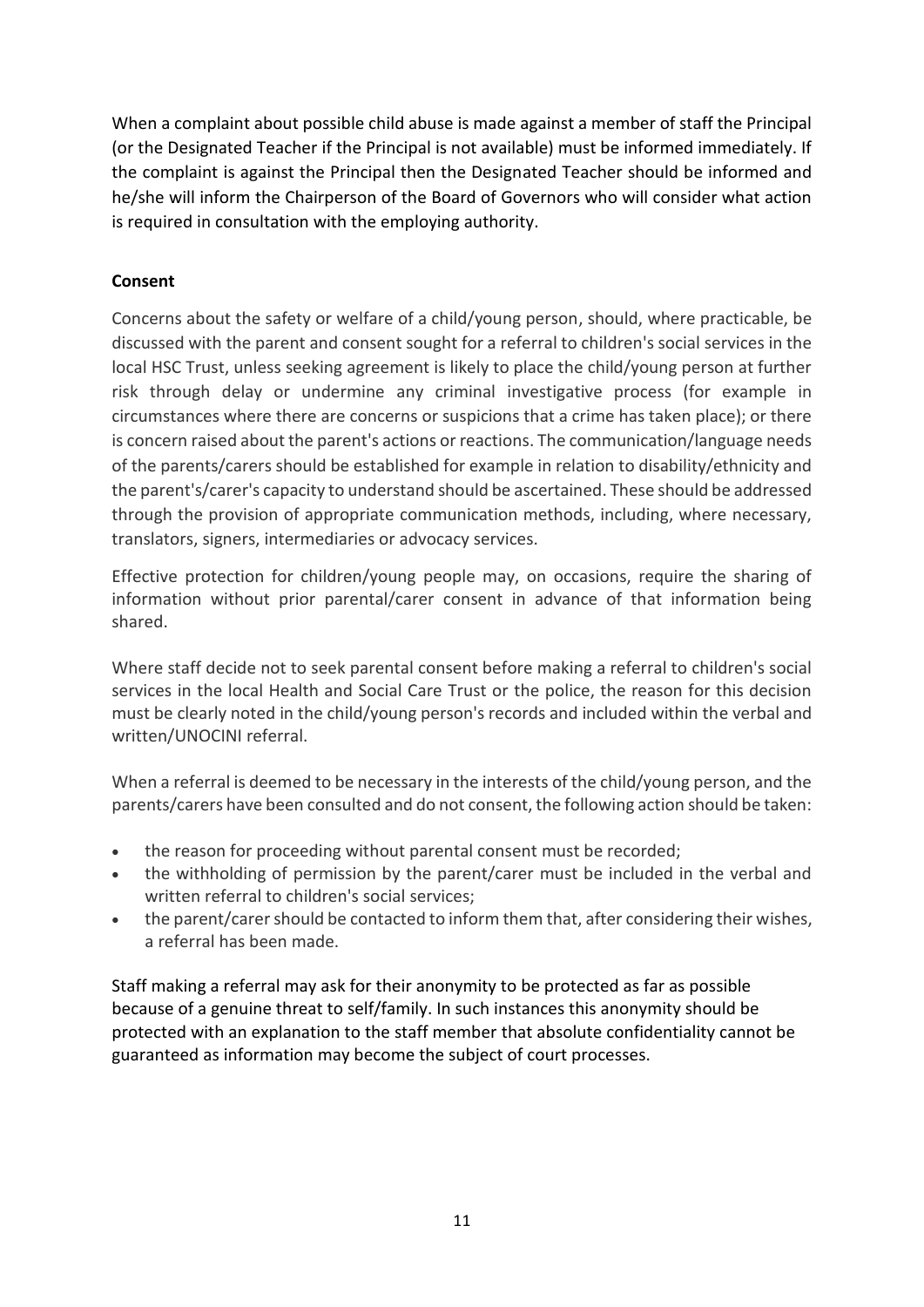#### **Confidentiality and Information Sharing**

Information given to members of staff about possible child abuse cannot be held "in confidence". In the interests of the child, staff have a responsibility to share relevant information about the protection of children with other professionals particularly the investigative agencies. In keeping with the principle of confidentiality, the sharing of information with school staff will be on a 'need to know' basis.

Where there have been, or are current, child protection concerns about a pupil who transfers to another school we will consider what information should be shared with the Designated Teacher in the receiving school.

Where it is necessary to safeguard children information will be shared with other statutory agencies in accordance with the requirements of this policy, the school data protection policy and the General Data Protection Regulations (GDPR).

#### **Record Keeping**

In accordance with DE guidance we must consider and develop clear guidelines for the recording, storage, retention and destruction of both manual and electronic records where they relate to child protection concerns.

In order to meet these requirements all child protection records, information and confidential notes concerning pupils in St.Patrick's High School are stored securely and only the Designated Teacher/Deputy Designated Teacher and Principal have access to them. In accordance with DE guidance on the disposal of child protection records these records will be stored from child's date of birth plus 30 years. If information is held electronically, whether on a laptop or on a portable memory device, all must be encrypted and appropriately password protected.

These notes or records should be factual, objective and include what was seen, said, heard or reported. They should include details of the place and time and who was present and should be given to the Designated/Deputy Designated Teacher. The person who reports the incident must treat the matter in confidence.

## **Safe Recruitment Procedures**

Vetting checks are a key preventative measure in preventing unsuitable individuals' access to children and vulnerable adults through the education system and schools must ensure that all persons on school property are vetted, inducted and supervised as appropriate. All staff paid or unpaid who are appointed to positions in St.Patrick's High School are vetted / supervised in accordance with relevant legislation and Departmental guidance.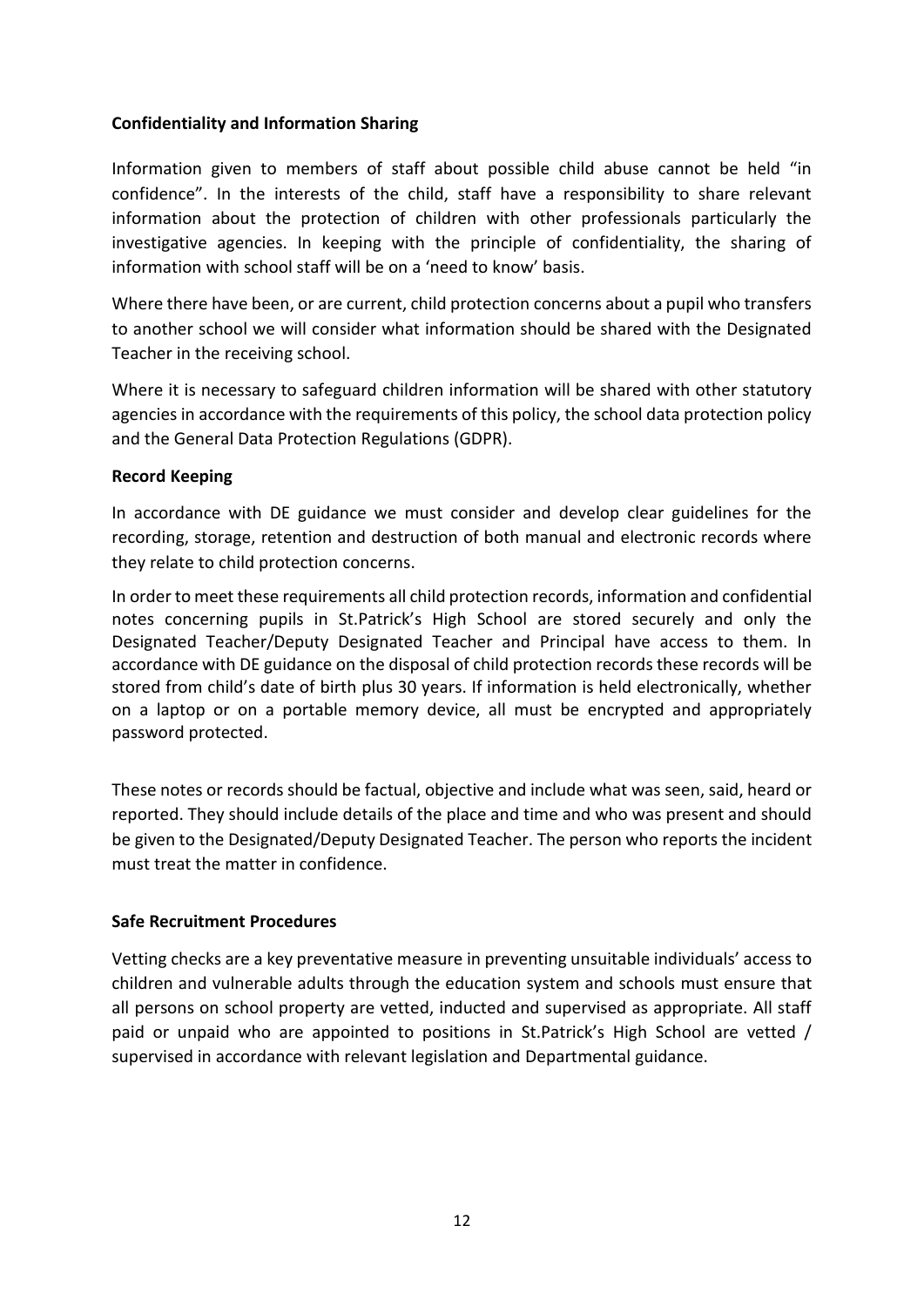## **Code of Conduct For all Staff - Paid or Unpaid**

All actions concerning children and young people must uphold the best interests of the young person as a primary consideration. Staff must always be mindful of the fact that they hold a position of trust and that their behaviour towards the child and young people in their charge must be above reproach. All members of staff are expected to comply with the school's Code of Conduct for Employees and Volunteers which has been approved by the Board of Governors

(The school's Code of Conduct is available on request)

## **The Preventative Curriculum**

The statutory personal development curriculum requires schools to give specific attention to pupils' emotional wellbeing, health and safety, relationships, and the development of a moral thinking and value system. The curriculum also offers a medium to explore sensitive issues with children and young people in an age-appropriate way which helps them to develop appropriate protective behaviours. (2017/04)

- 1. Our school seeks to promote pupils' awareness and understanding of safeguarding issues, including those related to child protection through its curriculum. The safeguarding of children is an important focus in the school's personal development programme and is also addressed where it arises within the context of subjects. Through the preventative curriculum we aim to build the confidence, self-esteem and personal resiliencies of children so that they can develop coping strategies and can make more positive choices in a range of situations.
- 2. Throughout the school year child protection issues are addressed through class assemblies and there is a permanent child protection notice board in the main corridor and relevant information in each resource area, which provides advice and displays child helpline numbers. Other initiatives which address child protection and safety issues: School visitors e.g. fire fighters, police etc. health-related programmes.

#### **Monitoring and evaluation**

This policy will be reviewed annually by the Safeguarding Team and approved every 2 years by the Board of Governors for dissemination to parents, pupils and staff. It will be implemented through the schools staff induction and training programme and as part of day to day practice. Compliance with the policy will be monitored on an on-going basis by the Designated Teacher for Child Protection and periodically by the Schools Safeguarding Team. The Board of Governors will also monitor child protection activity and the implementation of the Safeguarding and Child Protection policy on a regular basis through the provision of reports from the Designated Teacher.